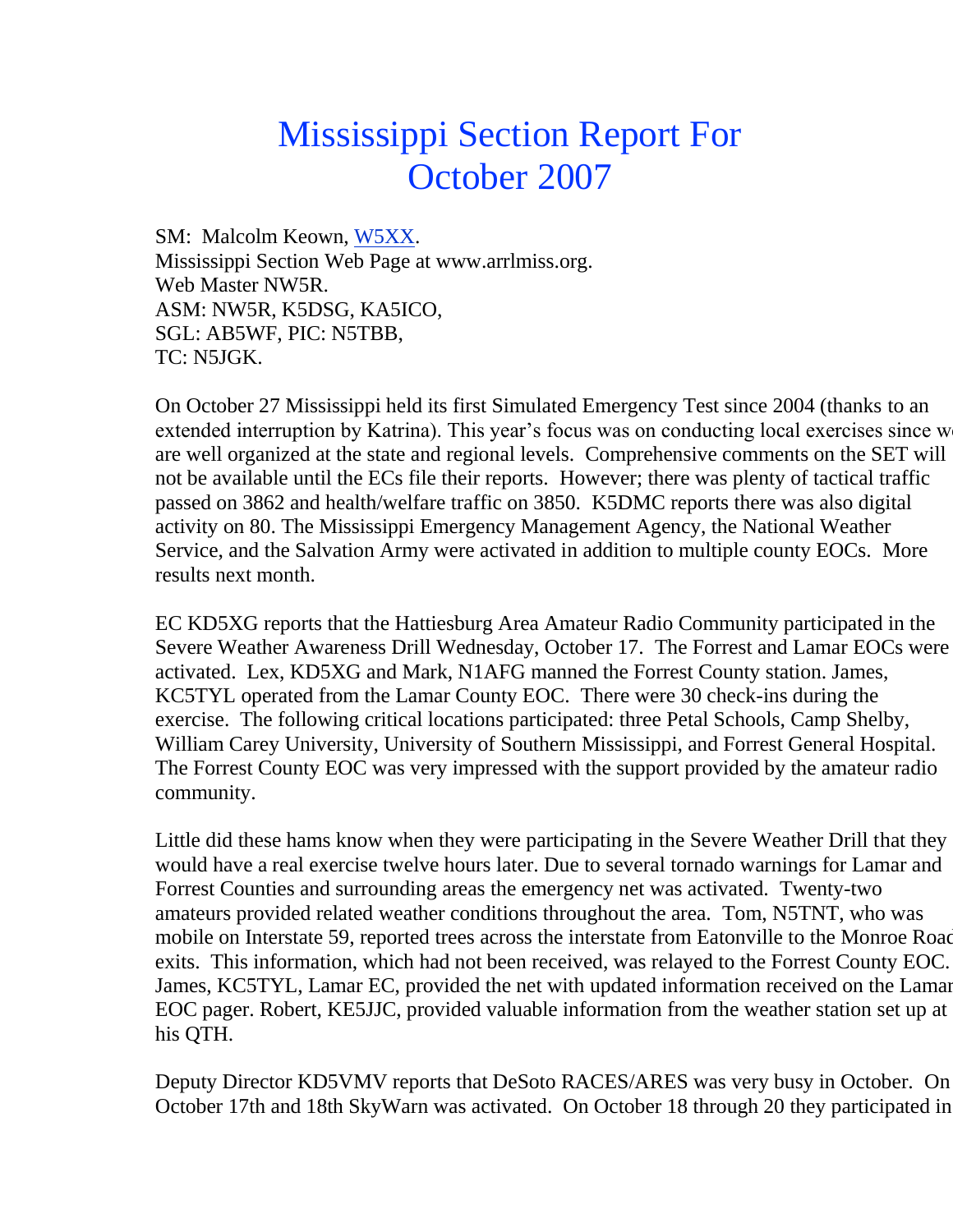the Horn Lake Festival; and then on October 20th the Hernando Fire department Safety Fair. Now that is busy! Those participating in one or more of these events were KD5ARO, KE5BVL, KD5CKP, KE5EOW, KE5EOR, K5OMC, KE5OPL, KE5NBD, N5OUV, N5PYQ, W5SSR, KD5VMV, and KB0ZTX.

The Pearl River ARC had a nice write up and photo in the Picayune Item resulting from N5WLW and AE5DW operating in the Boy Scout Jamboree on the Air. The operation was conducted from the Fairgrounds in Poplarville.

The Vicksburg ARC again provided communications along the route for the Annual 10K Run Across the River. However, seeing that the Old Mississippi River Bridge is under repair, the racecourse was routed under the bridge and was shortened to 5K. Event Chairman K5NRK said things went well with help from N5OYJ, WB5YEE, and W5XX.

DEC W4WLF reports that the D-Star Internet Gateway at McHenry is activated. Another step forward in statewide emergency communications capability!

Mississippi Hams continue to take advantage of the ARRL Emergency Communications Courses. Seventy hams have completed at least ECC-001. The following have completed all three courses: KA5DON, K5DSG, W5EG, N5IPF, KA2KMU, K5MIQ, W5THT, W4TX, AB5WF, W4WLF, W5XX, KC5YCH, and KB5ZEA.

This Monthly Section Report was written before the end of the month because W5XX had to take his XYL to Houston for medical treatment. We will catch up on additional information in the next Monthly Report.

Welcome to new Mississippi hams: KE5QYH, Steven – Duck Hill and KE5QYI, James – Bruce.

Congratulations to W4DQK on his upgrade. Also congratulations are in order for Sundancer Solar Radio Club (Houston) whose request for ARRL Affiliation has been approved.

DEC/EC Monthly Reports: KD5FUO (Golden Triangle/Lowndes), K5WLP (Sunflower), and KD5XG (Forrest).

Club Newsletter/Reports: Hattiesburg ARC (AC5E) and Pearl River ARC (N5WLW).

PIC Report: N5TBB

OO Report: W5FF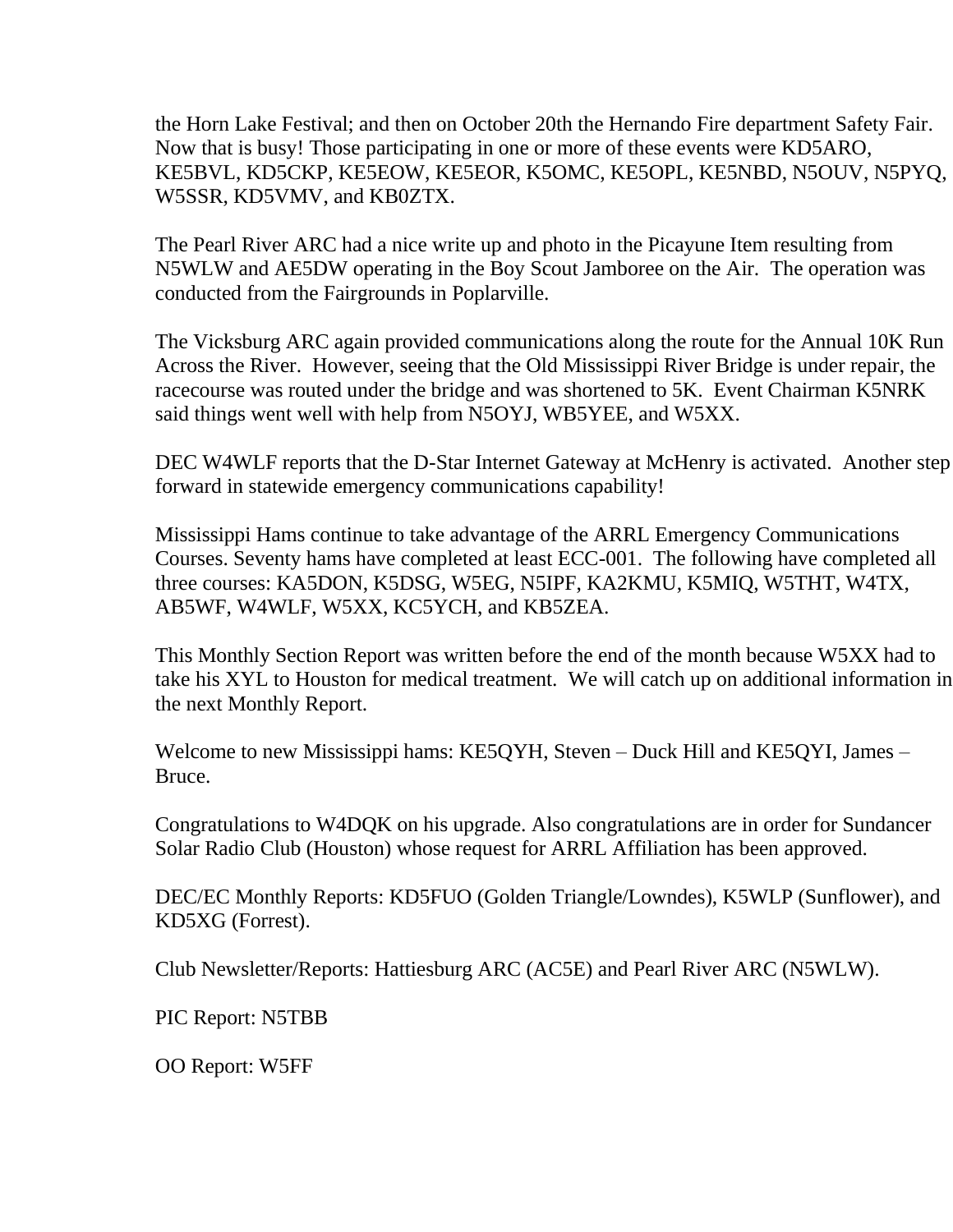Regret to report the passing of K5JY, formerly of Greenwood.

Net reports: sessions/QNI/QTC (Net Manager)

DRN5 62/MS 100% Rep by KA1ZIA, WA5FB, WB5ZED, and W5XX (WB5ZED)

MSPN 31/3500/34 (K5NRK)

MS TFC Net 31/157/4 (KB5W)

Magnolia Section Net 31/960/10; 30/973/5 (September) (AD5J)

Jackson Co ARES 31/520/7 (KD5CQT)

MS Slow Net 20/47/1 (W3TWD)

Stone County ARES 5/143/0 (N5UDK)

Miss/Lou WX Net 4/33/0 (K5NRK)

Itawamba County ARES 4/33/0 (KB5NMB)

Monroe Co ARC Net 4/42/0 (AD5DO)

MS Baptist Hams Net 4/31/0 (WF5F)

Hattiesburg Area EN 8/176/3 (N5MZ)

Jackson ARC EN 5/74/1 (AB5WF)

Lowndes Co ARC Net 4/62/0 (AD5DO)

Meridian Area EN 6/56/4 (KD5GWM)

Pearl River/St. Tammany ARES Net 5/56/2 (KC5EAK)

Newton County ARES 4/33/0 (WB5GUD)

Metro Jackson ARES 3/39/1 (AB5WF)